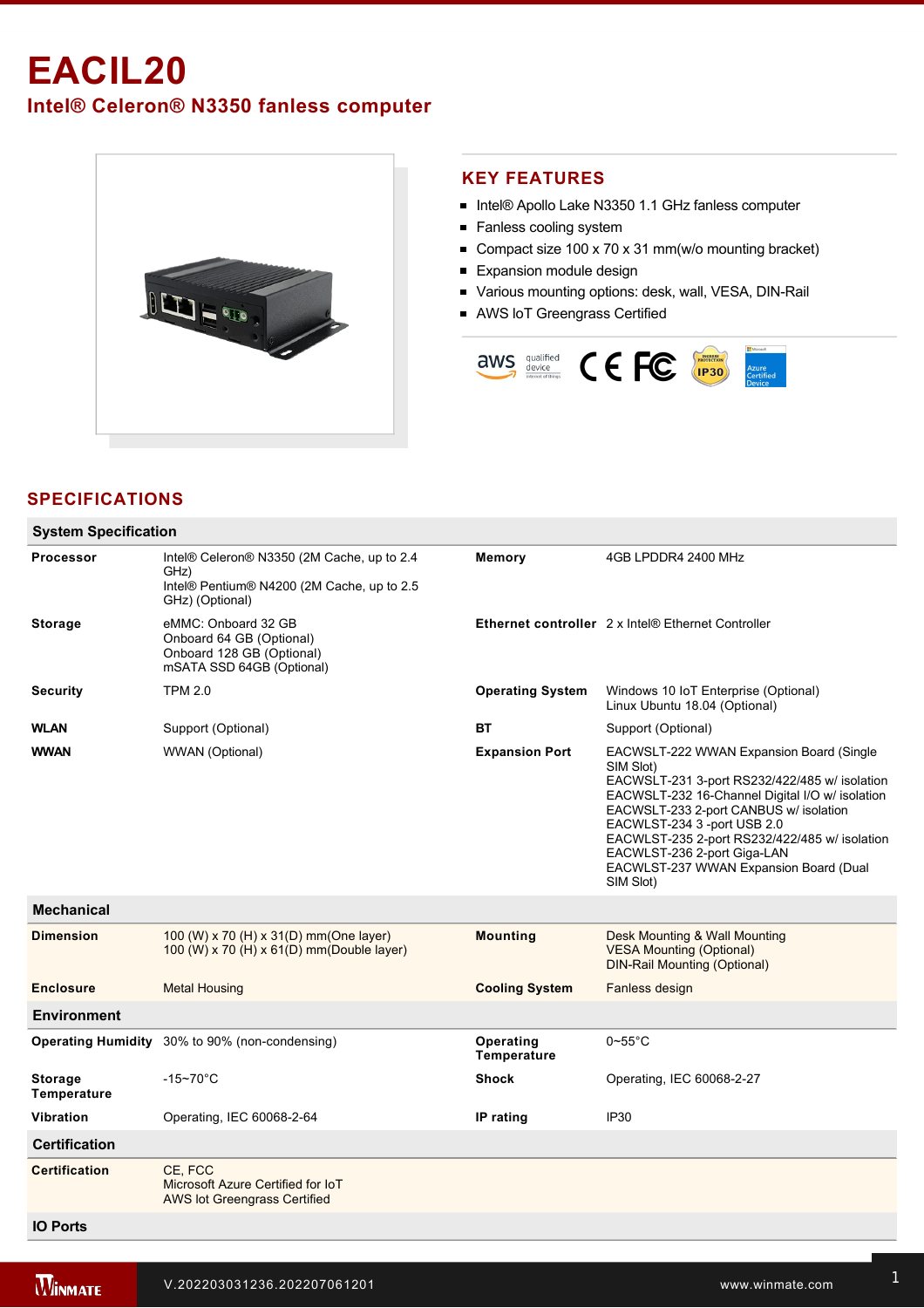| <b>Power Input</b>          | 1 x 9~36V DC, 2-Pin Terminal Block                                                                                                                                                                                                                                                                                                                                                                                                                                           | <b>USB Port</b>       | 2 x USB3.0 (Type-A)                                         |  |
|-----------------------------|------------------------------------------------------------------------------------------------------------------------------------------------------------------------------------------------------------------------------------------------------------------------------------------------------------------------------------------------------------------------------------------------------------------------------------------------------------------------------|-----------------------|-------------------------------------------------------------|--|
| Video                       | 1 x HDMI 1.4 (Optional)                                                                                                                                                                                                                                                                                                                                                                                                                                                      | <b>Expansion Port</b> | mPCle: 1 x Full-size mPCle slot<br>USB Wafer: 2 x USB Wafer |  |
| LAN                         | 2 x Giga LAN RJ45 Connector                                                                                                                                                                                                                                                                                                                                                                                                                                                  | Indicator             | 1 x LED Indicator for power                                 |  |
| mini PCIe                   | 1 x Mini PCIE                                                                                                                                                                                                                                                                                                                                                                                                                                                                |                       |                                                             |  |
| <b>Control</b>              |                                                                                                                                                                                                                                                                                                                                                                                                                                                                              |                       |                                                             |  |
| <b>Button</b>               | 1 x Power Button<br>1 x Reset Button                                                                                                                                                                                                                                                                                                                                                                                                                                         |                       |                                                             |  |
| <b>Accessory</b>            |                                                                                                                                                                                                                                                                                                                                                                                                                                                                              |                       |                                                             |  |
| <b>Accessory</b>            | <b>Quick Start Guide</b><br>Driver CD<br>Terminal Block 2 pin to 2.50 Female Adapter<br>Cable<br>Open Wire Cable with terminal block 2 pin<br>connector<br>WLAN External Antenna (For WLAN sku)<br>WWAN External Antenna (For WWAN sku)<br>AC to DC Adapter 12V/36W (Optional)<br><b>VESA Mounting Kit (Optional)</b><br>DIN Rail Mounting Kit (Optional)                                                                                                                    |                       |                                                             |  |
| <b>Power</b>                |                                                                                                                                                                                                                                                                                                                                                                                                                                                                              |                       |                                                             |  |
| <b>Power Rating</b>         | 9V~36V DC, 2-Pin Terminal Block                                                                                                                                                                                                                                                                                                                                                                                                                                              | <b>Adapter</b>        | 12V 36W                                                     |  |
| <b>Ordering Information</b> |                                                                                                                                                                                                                                                                                                                                                                                                                                                                              |                       |                                                             |  |
| Option                      | EACWSLT-222 WWAN Expansion Board (Single<br>SIM Slot) (Optional)<br>EACWSLT-231 3-port RS232/422/485 w/ isolation<br>(Optional)<br>EACWSLT-232 16-Channel Digital I/O w/ isolation<br>(Optional)<br>EACWSLT-233 2-port CANBUS w/ isolation<br>(Optional)<br>EACWSLT-234 4-port USB 2.0 (Optional)<br>EACWSLT-235 2-port RS232/422/485 w/ isolation<br>(Optional)<br>EACWSLT-236 2-port Giga-LAN (Optional)<br>EACWSLT-237 WWAN Expansion Board (Dual<br>SIM Slot) (Optional) |                       |                                                             |  |

#### **DIMENSIONS**  UNIT:MM